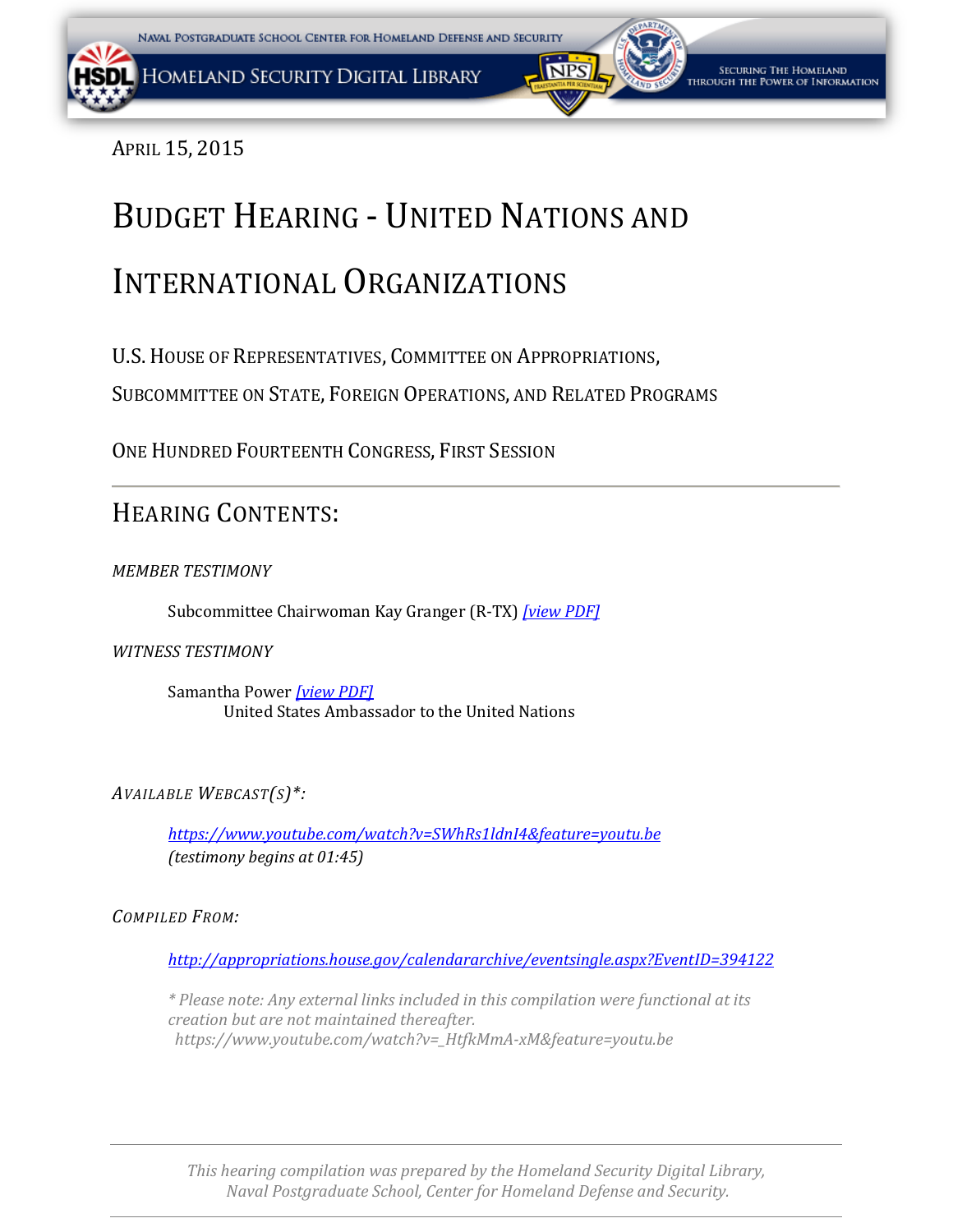<span id="page-1-0"></span>

**FOR IMMEDIATE RELEASE** April 15, 2015 Contact: [Steve Dutton](mailto:steve.dutton@mail.house.gov) | (202) 225-5071

## **GRANGER OPENING STATEMENT: BUDGET HEARING - UNITED NATIONS AND INTERNATIONAL ORGANIZATIONS**

The Subcommittee on State, Foreign Operations and Related Programs will come to order.

Ambassador Power, thank you for being here to testify. We have many important policy and budget issues to discuss with you today.

First, I would like to address the recent announcement of a framework agreement on Iran's nuclear program. With each passing day, conflicting reports emerge about the parameters of this deal. I have serious concerns about promises that may have been made to lift sanctions on Iran and I hope you can address this issue today. The International Atomic Energy Agency has a critical role to play in implementing any agreement. Yet we all know Iran's record of cooperating with the I.A.E.A. is not good. I hope you can help the committee understand why we should have confidence that Iran will live up to its commitments this time and allow the I.A.E.A. the access required.

I am also deeply disappointed by the hostile actions taken by the Palestinian Authority to join international bodies over the last year. Their steps at the International Criminal Court have put U.S assistance to the Palestinians in jeopardy. I am also very concerned about recent statements from Administration officials that suggest the United States is re-evaluating its approach to the peace process and reports that the U.S. may support a U.N. Security Council resolution laying out conditions and establishing deadlines. The Administration must send a clear message to the Palestinians that the only path to statehood is through a negotiated settlement with Israel.

Concerns also remain about the U.N. Human Rights Council. I fear that the Council's upcoming report on last year's hostilities in Gaza will unfairly criticize Israel's right to defend itself. There are Members of Congress who question why we should support the Council at all, and I welcome your comments on this issue.

Regarding budget issues, the request includes a significant increase for accounts that fund the United Nations and other international organizations – approximately 25% higher than last year. Like many increases in the President's request, this one is difficult for me to justify. The United States is by far the largest contributor to the U.N. and more work needs to be done to ensure that the U.N. has its budget under control. For example, U.N. peacekeeping costs have skyrocketed. The Administration should work with the U.N. to phase out peacekeeping missions when possible and lower the rate the United States pays for them.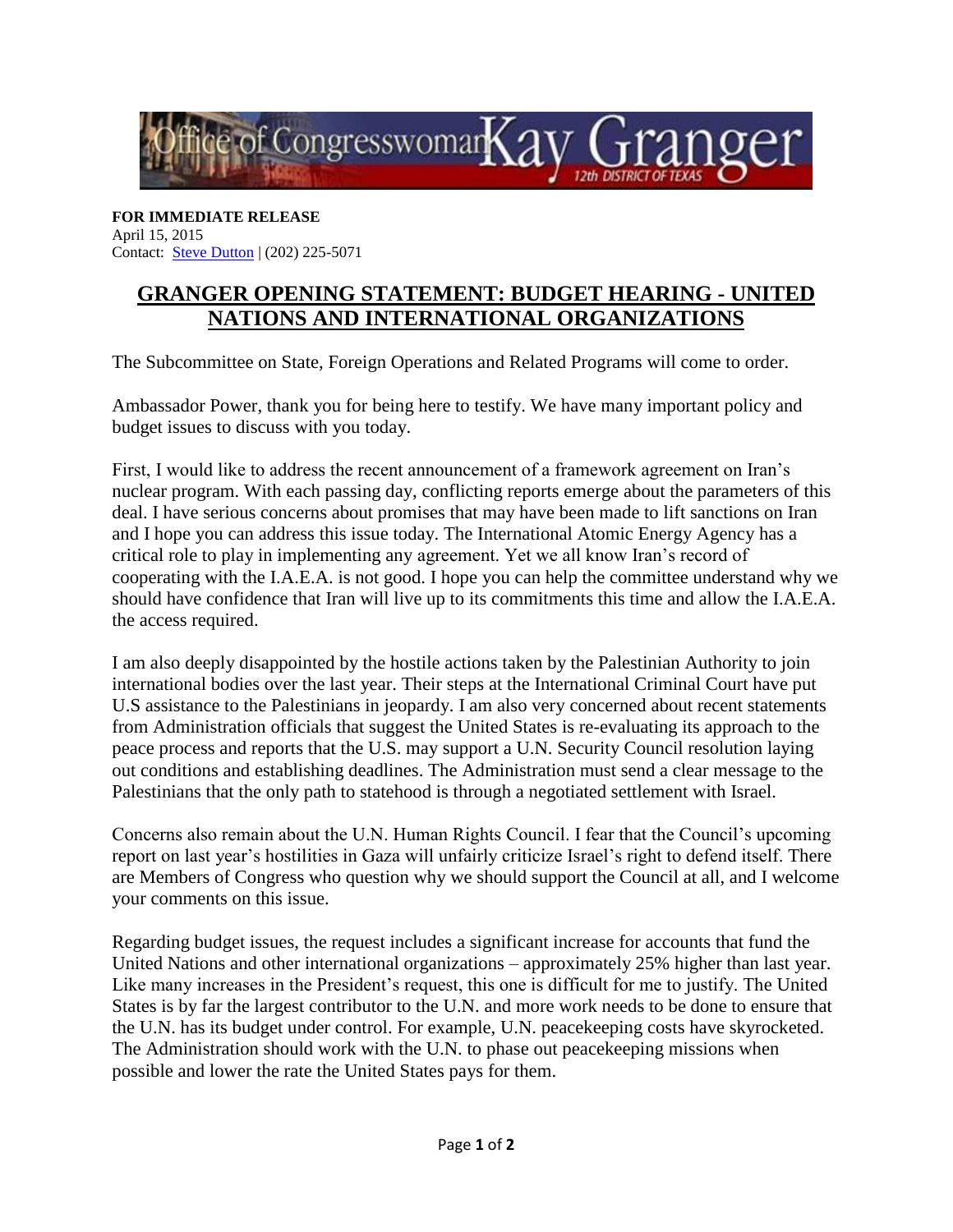Madam Ambassador, you have committed to reform the U.N. and as you know, our appropriations bill contains strong transparency and accountability requirements. Some progress has been made, but many international organizations continue to fall short. After all of these years, there is simply no excuse for this.

I look forward to your thoughts on all of these important issues. In closing, I want to thank you and the American delegations in New York and around the world for the work you do to advance U.S. interests.

###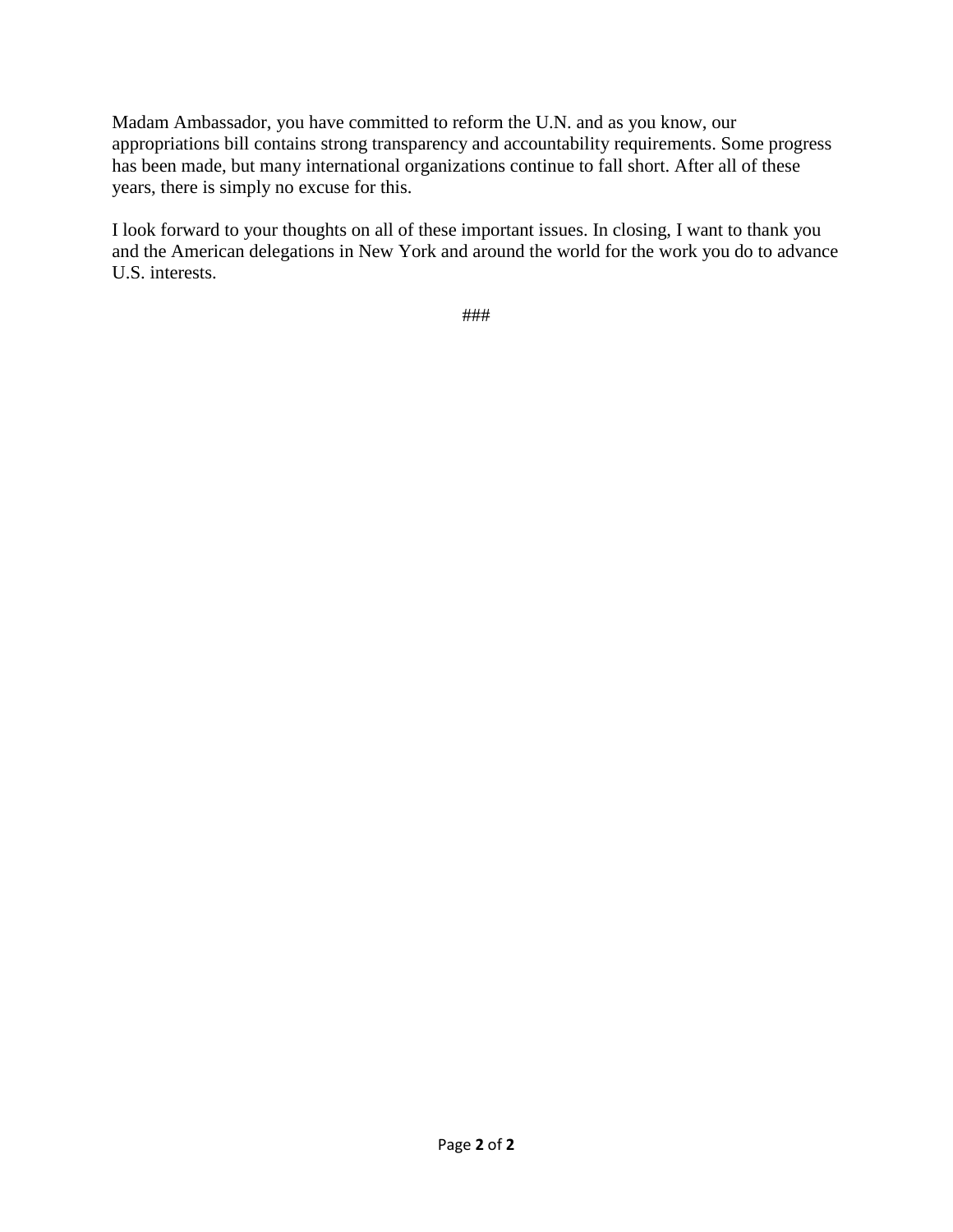<span id="page-3-0"></span>

**Ambassador Samantha Power** 

### **House Appropriations Subcommittee on State, Foreign Operations, and Related Programs**

### **Budget Hearing: United Nations and International Organizations April 15, 2015**

Madam Chairwoman, Ranking Member Lowey, distinguished members of the subcommittee, thank you for the invitation to testify today. I am grateful for this panel's enduring commitment to American leadership at the United Nations and in the world. And I appreciate the rigor that your members bring to ensuring the oversight and effective use of our contributions to the United Nations – a goal we share.

On behalf of the Administration, I respectfully request full funding for fiscal year 2016 for three accounts that include funds for the United Nations and affiliated organizations: \$2.93 billion for Contributions for International Peacekeeping Activities (CIPA); \$1.54 billion for Contributions to International Organizations (CIO); and \$315 million for International Organizations and Programs (IO&P). I also request full funding for two accounts that may be utilized to support UN and other multilateral peacekeeping missions and peace operations around the world: \$150 million for the Peace Operations Response Mechanism, and \$495.2 million for Peacekeeping Operations (PKO).

We take seriously our obligation to the American people to protect their security and ensure that their tax dollars are spent wisely, and we are confident that our requests reflect the commitment of the Administration and Congress to fiscal discipline in a time of tight budgets, as well as to advancing our national security interests in an era of diffuse and diverse threats.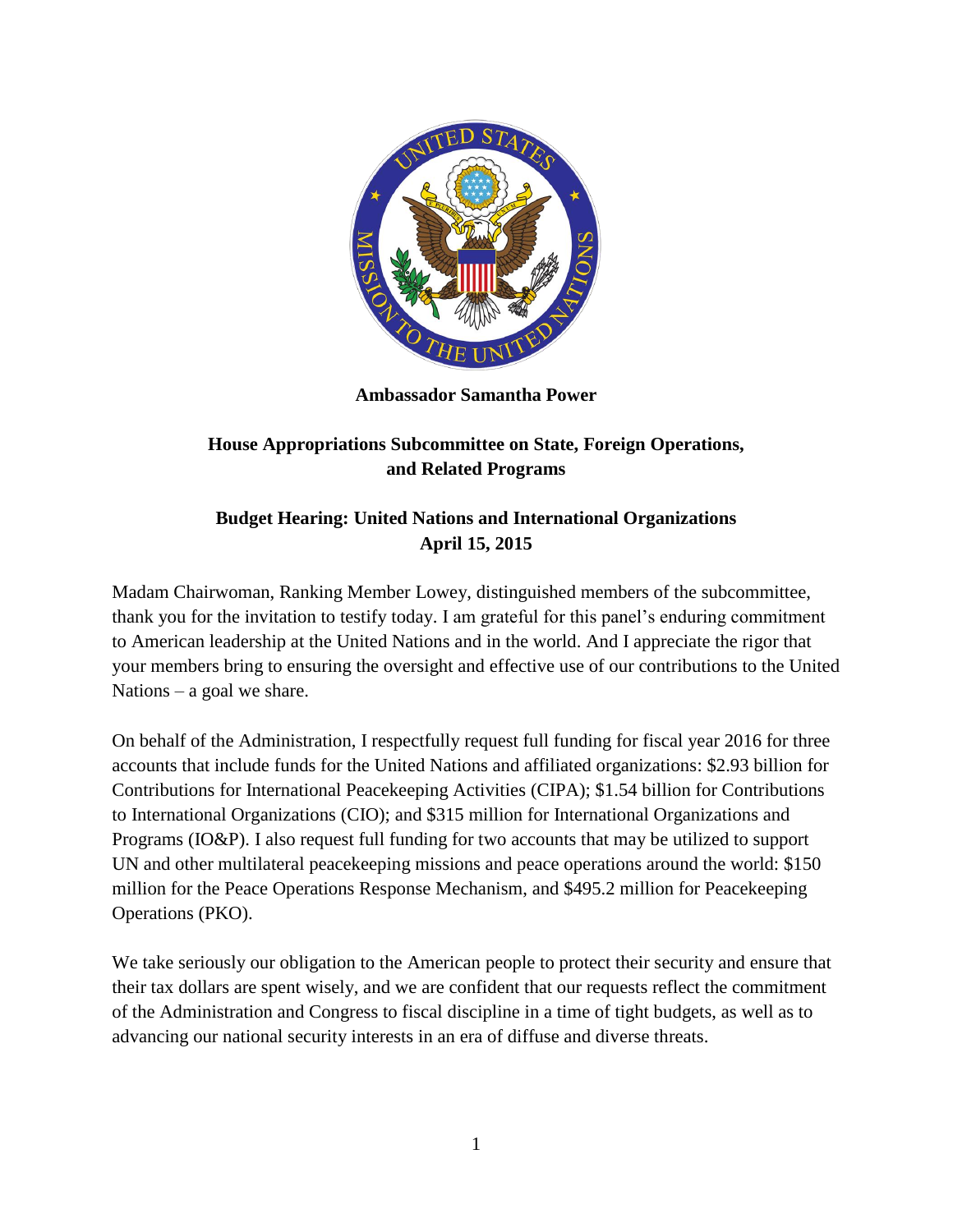Today, I will lay out four main objectives to advance America's interests at the United Nations, and the progress we are making towards meeting them: marshalling the unique multilateral capabilities of the UN to address transnational threats; reforming UN peacekeeping for 21st century conflicts; fighting bias and discrimination within the UN; and promoting human rights and human dignity. I will also outline how we are working to improve the UN's efficiency and effectiveness across these lines of effort, by pressing for reforms that make the organization more fiscally responsible, accountable and nimble.

#### **Rallying Multilateral Coalitions to Address Transnational Threats**

In the year since I last testified before this committee, a deadly epidemic exploded in West Africa, threatening to roll back decades of progress and kill tens or even hundreds of thousands of people. A monstrous terrorist group emerged from Syria's grinding civil war, seizing large swaths of Iraq – and executing journalists, aid workers and entire communities simply because of their ethnicity or what they believe. Unsatisfied with occupying and attempting to annex Crimea, Russia trained and armed separatists in eastern Ukraine, and sent Russian soldiers to fight by their side.

What many of these contemporary crises share in common is that the threats they pose extend far beyond any national border or even region. And no individual country – not even one as powerful as the United States – can tackle them alone. Nor would we want to, even if we could. But far too often, we have seen other countries – including those most directly affected – do little or nothing at all, as though expecting the United States or others to do the job for them. That puts us in a daunting position – aware that we ignore these problems at our own risk, but also that, to address them, we must rally other countries that are often reluctant to do their part.

These are the kinds of global challenges for which the United Nations was created. And yet these crises expose profound weaknesses and vulnerabilities in the international system. We saw a global health system led by the WHO that – despite multiple warnings from NGOs like Médecins Sans Frontières and from our own Centers for Disease Control and Prevention (CDC) – was slow to respond to the epidemic's growing momentum, missing the chance to contain the outbreak early. We saw a UN Security Council where two out of the fifteen members – China and Russia – used their veto to stop a resolution on the situation in Syria that included a referral to the International Criminal Court. That resolution would have sent a clear message to perpetrators that the international community agreed they must be held accountable for their crimes – particularly the Asad regime, which has tortured, killed, starved, bombed and gassed its own people; but instead it was blocked. And we see Russia – one of the permanent members of the Council entrusted with "primary responsibility for the maintenance of international peace and security" – trying to lop off territory of its neighbor Ukraine.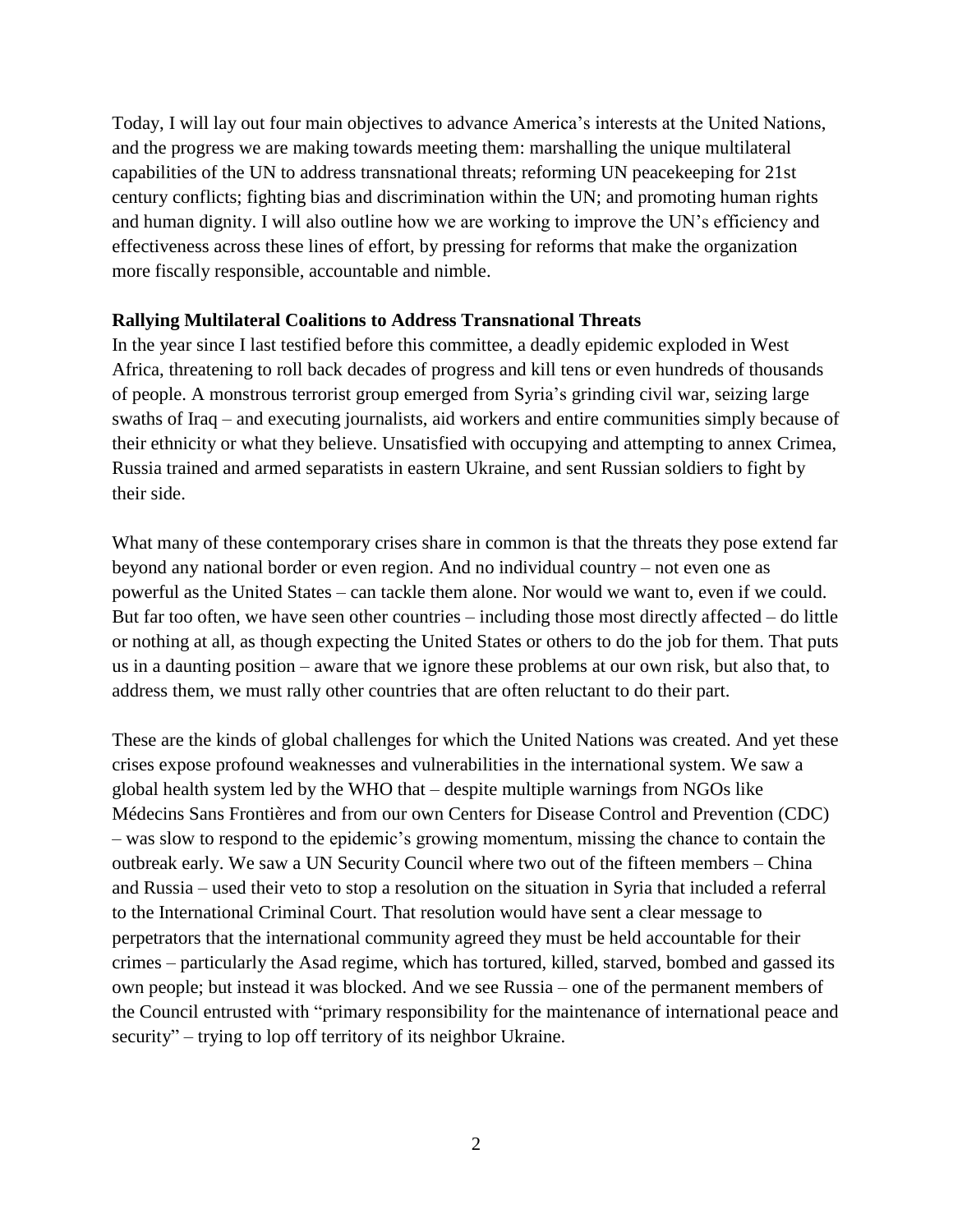In my position as the United States representative to the United Nations, I have to confront these vulnerabilities every day. The reality is that we need the UN to work, and work better, if we are to confront today's global threats. We need to marshal its unique multilateral capabilities to complement our unilateral capabilities.

#### *Iran*

Let me begin with the issue on everyone's minds: Iran. Republicans and Democrats agree that we cannot and will not allow Iran to obtain a nuclear weapon. That is why President Obama worked with members of both parties in Congress to put in place unprecedented U.S. sanctions on the Iranian government. President Obama also recognized that convincing other countries to impose similar sanctions would increase the pressure on Iran – which is why the Administration pushed hard to get the UN to impose new sanctions against Iran. And we succeeded. In June 2010, the UN adopted one of the toughest sanctions regimes in the history of the organization – sanctions that all UN Member States are required to enforce. The European Union and other likeminded countries followed suit with their own additional sanctions. It was this combination of unilateral and multilateral pressure that helped bring Iran to the negotiating table.

Because I know it is of interest to this committee, let me speak briefly about the framework of a Joint Comprehensive Plan of Action that our negotiators reached earlier this month. This deal is not predicated on trusting Iran. To the contrary, the Administration entered these negotiations clear-eyed about the nature of the Iranian regime – a regime that has been a leading state sponsor of terrorism, a chronic human rights violator, and patron of abusive regimes. We have never lost sight of that reality. Indeed, that is precisely why we grounded the framework on rigorous verification measures that will allow us to base our conclusions about Iran's nuclear program on transparent, and comprehensive inspections. It is based on facts, not faith. On proof, not goodwill.

And this framework follows the model of deals that great American leaders – like Presidents Kennedy and Reagan – made with dangerous Soviet regimes during the Cold War. Those regimes had the capacity to threaten our very existence with nuclear annihilation, and were working relentlessly to harm our interests. Yet American leaders carefully weighed the potential risks against potential benefits, entered into tough negotiations, and crafted deals worth making. We have done the same with Iran.

This deal meets our core objectives – strictly limiting Iran's program to ensure it is exclusively peaceful, and cutting off every pathway that Iran could take to developing enough fissile material for a nuclear weapon. That means no enrichment paths through Natanz or Fordow. No plutonium path through Arak. And effectively no potential covert path.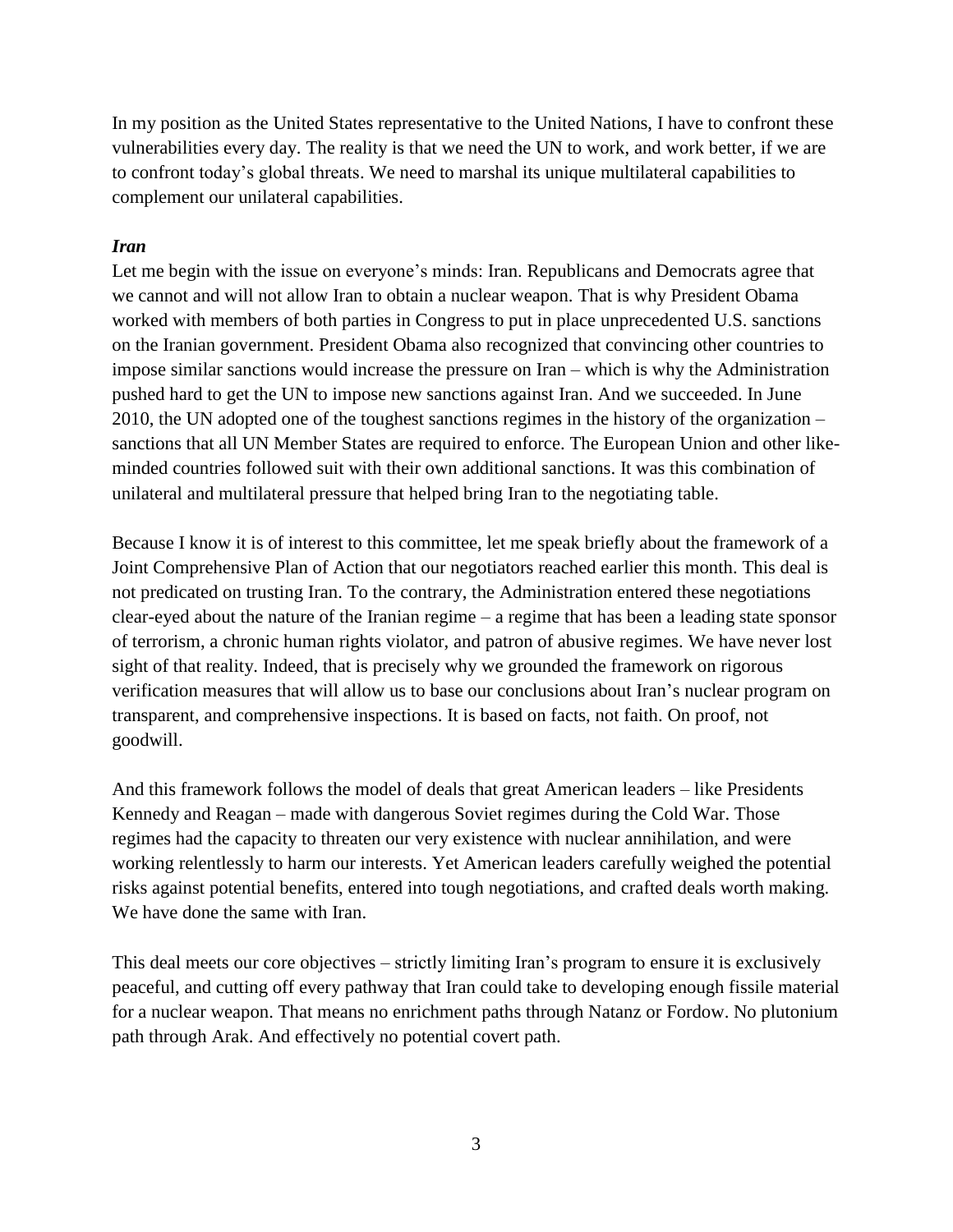Iran will be subject to one of the most robust and intrusive inspections and transparency regimes ever negotiated. The shortest commitments last a decade, yet many of its commitments are permanent – with no sunset clauses. Iran will decommission over 10,000 enrichment centrifuges, around two-thirds of the stock it possesses. Today, Iran has an enriched uranium stockpile of around 12,000 kilograms, enough to make ten nuclear bombs. Under this deal, Iran will get rid of about 98 percent of this stockpile, retaining only 300 kilograms. As centrifuges are dismantled and facilities repurposed, Iran's breakout time – the time it could take to build a nuclear bomb – will go from a few months to at least one year.

In exchange, Iran will not receive substantial sanctions relief until it verifiably completes all of its major nuclear-related steps and the breakout time has been increased to at least a year. And if Iran violates the deal, we will snap sanctions back into place.

Just as the pressure from UN sanctions helped bring Iran to the negotiating table, we expect the UN Security Council to play an important role in an eventual deal. Indeed, we expect most of the core UN sanctions to remain in force for some time after a deal is finalized. Specifically, Iran will continue to be subject to UN restrictions on the nuclear technology it can import. It will also be subject to restrictions related to conventional arms and ballistic missiles for a considerable period of time. And just as our domestic sanctions can easily be put back into place if Iran is caught cheating, we are insisting on procedures to ensure that the UN sanctions snap back too. We are also drafting provisions to ensure that any snapback will be triggered based on our own determination, without giving Russia or China the power to block it.

#### *Ebola*

A nuclear armed Iran is not the only threat for which we have mobilized multilateral action through the UN. In September 2014, as we looked in horror at the sharply rising curve depicting the Ebola epidemic's projected spread, we used the UN to catalyze the international community – including the UN's own institutions – to confront a threat growing exponentially. On September 15, we convened representatives of UN Member States at the U.S. mission for a briefing by the CDC. CDC representatives told diplomats from around the world that – according to the worst case projections – more than a million people could be infected with the disease within months if urgent action was not taken. Together with the CDC and representatives from Guinea, Liberia, and Sierra Leone, the United States argued that an all-hands-on-deck effort was essential to avoiding a catastrophe on this scale. And we urged the diplomats in that room to send this urgent message back to their capitals.

Three days later, we used our convening power as president of the UN Security Council to hold the Council's first ever emergency meeting on a health crisis. We invited a Liberian healthcare worker named Jackson Naimah to speak to the Council by video. He described people dying outside the gates of the Médecins Sans Frontières clinic in Monrovia where he worked, because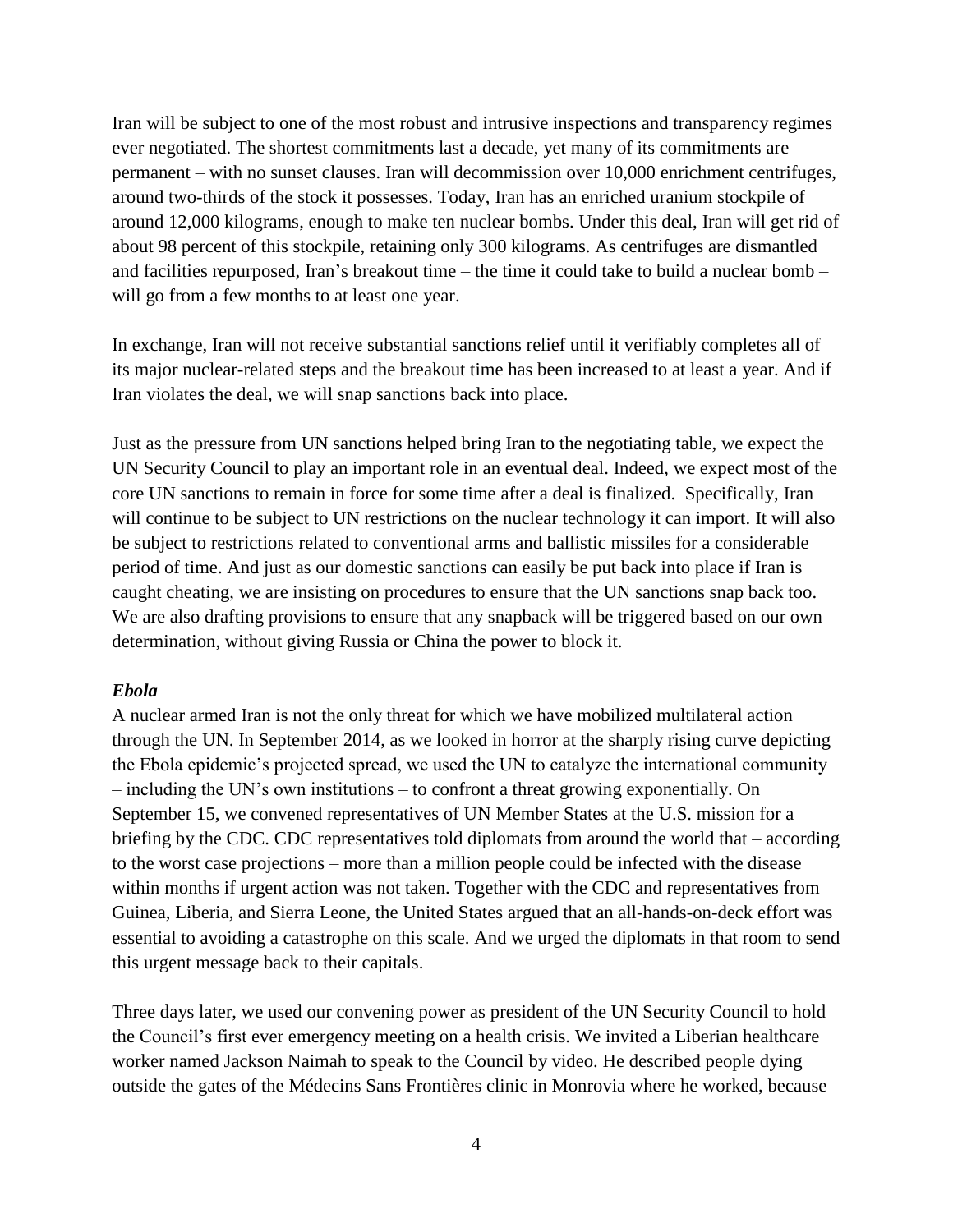there were no more beds to take them in. He said, "I feel that the future of my country is hanging in the balance…If the international community does not stand up, we will be wiped out."

In response to Jackson's call, we mobilized 133 countries to co-sponsor a resolution declaring Ebola a threat to international peace and security, and committing to bend the epidemic's deadly curve. At the same time, the UN announced the creation of its first global health mission, the UN Mission for Ebola Emergency Response, UNMEER, to coordinate the UN system's response to the outbreak. The following week, President Obama convened world leaders, pressing them to do their part, whether by deploying health professionals and logisticians, building Ebola treatment units and labs, providing personal protective equipment, contributing cash, or filling any of the other gaps enabling the epidemic's exponential spread.

The United States led this effort by example, deploying more than 3,500 U.S. civilian and military personnel from the Department of Defense, USAID, the CDC, the U.S. Public Health Service, and other agencies to Liberia. I had the honor of meeting with some of the doctors, soldiers, epidemiologists, disaster response team members, and other U.S. government personnel bravely serving in this effort in October, when I toured the affected countries. I saw first-hand the way their efforts dramatically shifted the momentum in the response – American men and women who built health facilities to treat the sick, and stood up testing labs that cut down the turnaround times from a week to a few hours; Americans who rapidly ferried life-saving supplies like suits, plastic gloves, and rehydration fluids from around the globe to the region, and out to isolated districts that needed them most; Americans who coordinated the efforts of volunteer doctors and nurses, and helped burial and contact tracing teams systematically track cases and cut off pathways of infection. Liberia went from having the highest number of infections many times over when the U.S. began its intervention, to the first of the three most affected countries to reach zero cases last month. We are extremely grateful to the Committee for providing the resources for this robust response through an emergency appropriation, without which the United States' decisive role in addressing this crisis would not have been possible.

The UN system's response as coordinated by UNMEER has played – and continues to play – a critically important role in bending the curve, from the logistics support provided by the World Food Program, to the awareness-raising efforts in communities by UNICEF, to the trainings and epidemiological work of the World Health Organization (WHO). As we move from bending the curve to ending the curve, we are working closely with the UN Secretariat to ensure UNMEER is scaled down as swiftly as conditions allow, and ultimately concludes its mission. UNMEER is scheduled to transfer its remaining responsibilities on the ground to relevant UN agencies and country teams by the end of July, and close out financially by the end of August.

But we are not at zero yet. In the first week of April, the WHO reported 30 confirmed Ebola cases across the region – the lowest weekly total since May 2014, but that is still 30 too many. In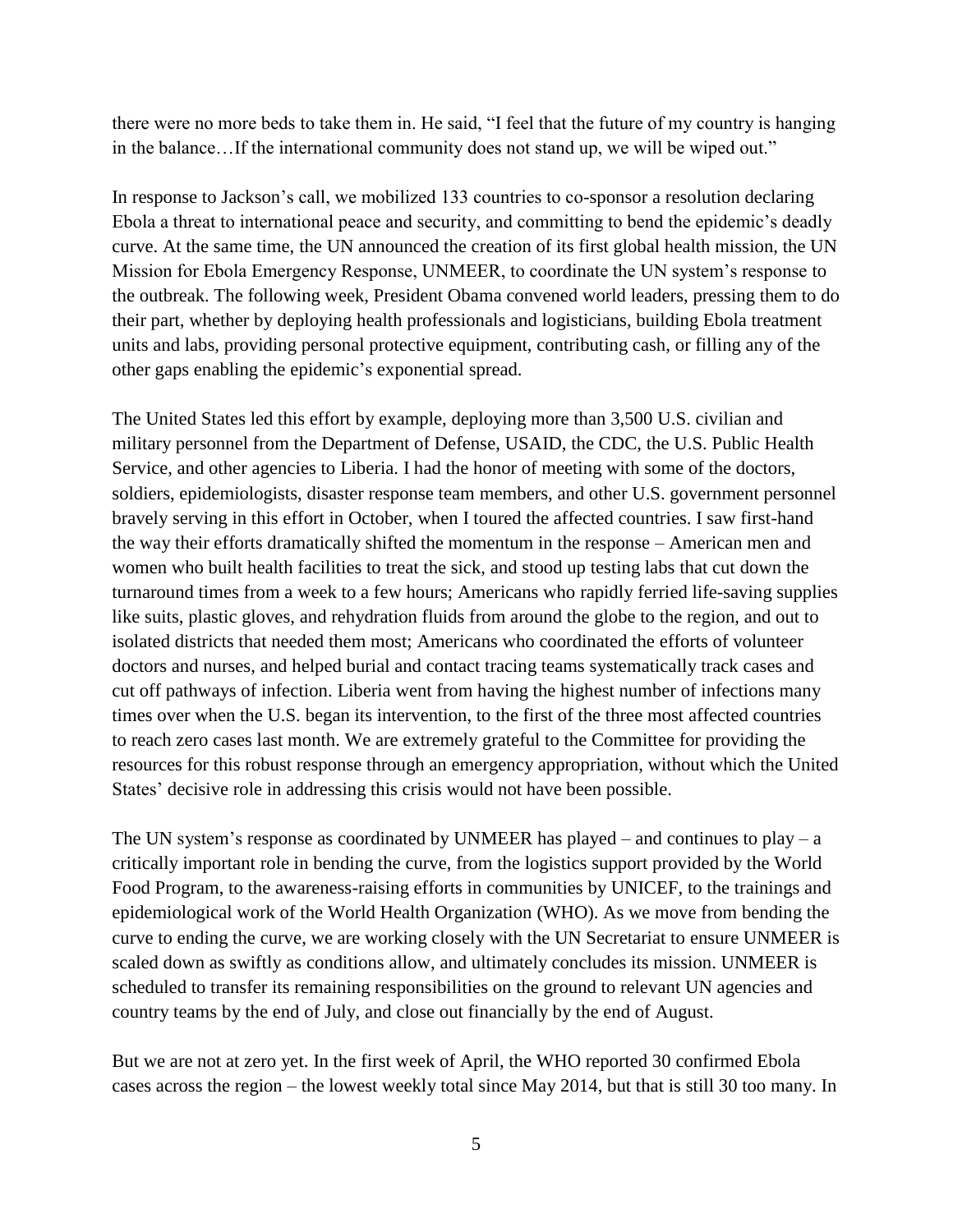Guinea, we are still seeing many unsafe burials and the transmission of the disease through unmonitored contact chains – challenges we are working urgently with the UN, the governments of Guinea and France, and NGO partners to address. And the outbreak has inflicted a devastating toll on communities – killing more than 10,500 people in West Africa, ravaging the affected countries' already brittle public health systems, and ruining local economies. Yet there is no question that, had it not been for the U.S.'s leadership – not only in our unilateral efforts in Liberia, but also in galvanizing other nations to do their part – tens or even hundreds of thousands more lives may have been lost.

#### *Foreign Terrorist Fighters*

In addition to strengthening our efforts to prevent Iran from obtaining a nuclear weapon and curb the deadly Ebola outbreak, we are also using the UN to mobilize coordinated global efforts to combat violent extremism – and in particular, to halt the flow of foreign terrorist fighters and their sources of funding. More than 20,000 foreign terrorist fighters from over 90 countries have traveled to Syria since the beginning of the conflict, at least 3,400 of whom carry Western passports. In recent months, we have seen the carnage wrought by these foreign terrorist fighters, as in the massacre at the Bardo museum in Tunisia.

This is a problem where the failure of any one country to stop the flow of fighters or funding can have immediate, dire consequences for other countries. Yet governments have been slow to develop the laws and capabilities to address this grave threat. To help close these gaps, President Obama convened a Summit of world leaders at the UN in September, where the Security Council adopted a resolution requiring countries to have laws to prosecute foreign terrorist fighters and those who fund them, and to prevent them from entering and transiting their territory. It also calls on governments to improve cooperation in this effort, including through increased intelligence sharing and capacity building, as well as efforts to counter violent extremism. We are now focused on implementing this landmark resolution, mobilizing the UN system alongside our individual efforts to help countries develop their ability to address this threat.

We are also using the UN to find innovative ways to cut off the ways violent extremist groups fund their violence and recruitment. As with our sanctions on Iran – the more countries that join this effort, the harder it is for groups like ISIL and al-Nusra Front to fill their coffers. A resolution we led in February targeted three of the groups' funding streams: illicit oil smuggling, the trade in looted antiquities, and ransoms for kidnapping victims.

#### **Preparing UN Peacekeeping for 21st Century Conflicts**

There are currently sixteen UN peacekeeping missions worldwide, made up of nearly 130,000 personnel, at least 100,000 of them are uniformed military and police, compared to just 75,000 total personnel a decade ago. This is by far the most peacekeepers that have ever been active in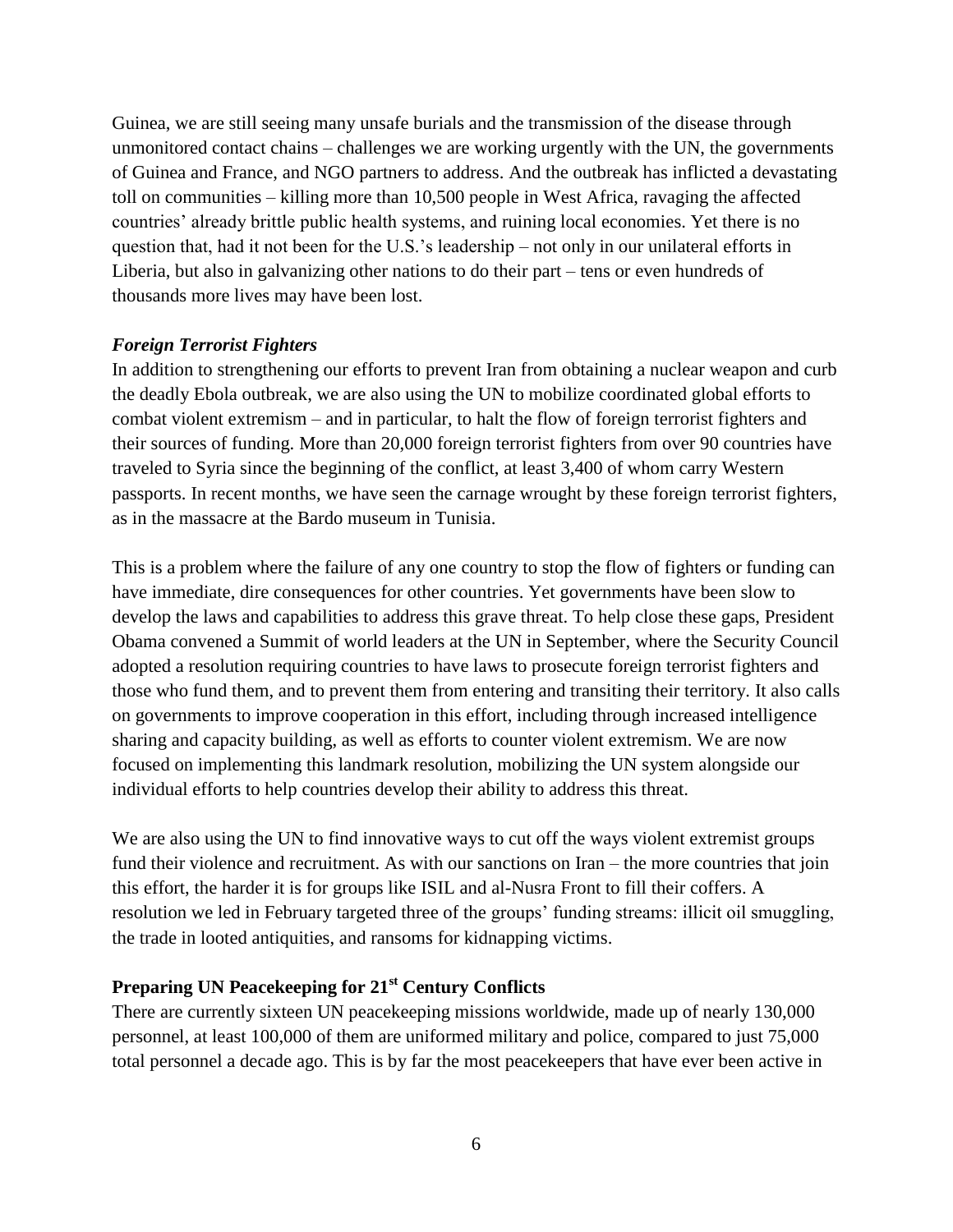history and does not even include the 22,000 personnel deployed as part of the African Union mission in Somalia.

Numbers only tell part of the story. We are asking UN peacekeepers to do more, in more places, and in more complex conflicts than at any time in history. We are asking them to contain – and at times, even disarm – violent groups. We are asking them to ensure safe delivery of life-saving humanitarian assistance. We are asking them to protect civilians from atrocities. And we are asking them to help provide stability and post-conflict reconstruction in countries emerging from brutal civil wars. Two-thirds of peacekeepers are operating in active conflict areas, the highest percentage ever, often involving myriad rebel groups and militias who have made clear that they intend to keep fighting.

Some say that we're asking too much of UN peacekeeping. But we are asking more of peacekeeping because today's threats demand that peacekeepers play such a role.

These conflicts matter to the United States. Violence within a country can quickly cause national and regional instability, displacing millions of people, upending markets, and spilling over into neighboring countries. Conflicts undo the hard-earned progress countries have made toward building democracy; they weaken both governments and civil society; and they allow criminals and repressors to thrive. And conflicts increasingly attract extremist groups, who can use the vacuum of authority to terrorize civilian populations and plan and launch attacks – including on the United States or on American citizens living abroad. The suffering they cause can also be a powerful recruitment tool for terrorists, even when they are not fueled at the outset by extremist elements.

Not only does curbing violent conflict make us safer, it is also consistent with what our hearts tell us is right. We – and by "we" I count not only members of the Administration and Congress, but also the vast majority of Americans – do not want to live in a world where religious or ethnic communities who lived together for decades in harmony, such as the Muslims and Christians in the Central African Republic, learn to hate and fear one another.

There is one additional reason America has a strategic interest in making UN peacekeeping work: it ensures that other countries help shoulder the burden in addressing violent conflicts, both by contributing troops and sharing the financial costs of operations, thereby helping address the free-rider problem we see in so many matters of international security, and helping avert potentially costlier U.S. military involvement.

But at the same time as we see the promise of contemporary peacekeeping, we also see its pitfalls. Troops frequently take a long time to deploy, and have limited mobility. Missions have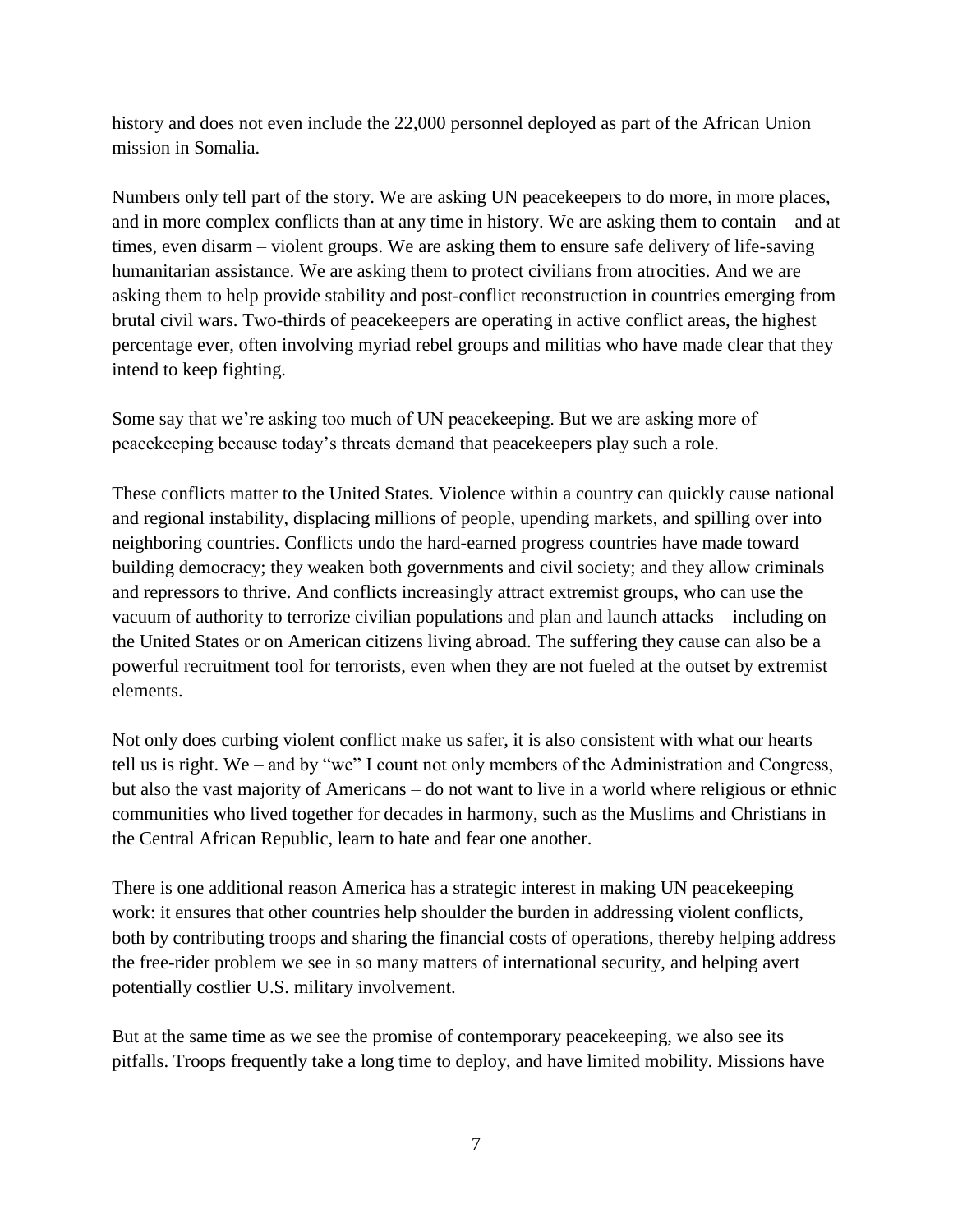trouble keeping units fed and hydrated in remote areas. And with alarming regularity, peacekeepers fail to stand up to human rights violators and protect civilians from attacks.

Consider the peacekeeping mission in the Democratic Republic of Congo. After years of stagnancy, a special unit of the mission known as the Force Intervention Brigade has played a catalytic role in disarming and defeating powerful rebel groups. The UN force commander, Brazilian Lieutenant General Carlos Alberto dos Santos Cruz, has led the brigade in neutralizing a number of powerful rebel groups, including the M23, which had committed unspeakable atrocities against Congolese civilians. And yet at the same time, we still see UN peacekeepers in Congo all too often failing to protect civilians. Last June, when the Congolese town of Mutarule came under attack just a few kilometers from a UN peacekeeper base and residents called for help, no one responded. More than thirty people were massacred, eight of them kids.

Let me share five lines of effort the United States is pursuing to strengthen UN peacekeeping so it can better meet the demands of  $21<sup>st</sup>$  century conflicts.

First, we are deepening the pool of countries that deploy troops and police. That is why Vice President Biden convened world leaders at the UN General Assembly in September 2014 for a Peacekeeping Summit, where he pressed for – and secured – more commitments from capable force contributors, particularly from developed countries. Indonesia announced that it will more than double its deployment of troops to peacekeeping from 1,800 to 4,000. Colombia announced its intent to contribute troops for the first time in its history. President Obama will convene world leaders at another UN summit in September to build on this momentum, and secure the additional troop and police commitments to match the demand of today's conflicts.

A critical part of that effort is encouraging the return of European militaries to UN peacekeeping. Two decades ago, 25,000 troops from European militaries served in UN peacekeeping operations – more than 40 percent of blue helmets at the time. Today, fewer than 6,000 European troops are serving in UN peacekeeping missions, less than 7 percent of UN troops. Last month, I traveled to Brussels to make this case directly to European leaders.

As I argued in Brussels, peacekeeping allows European troops with key niche capabilities to have an outsized impact, and raises the quality of the entire enterprise, while giving European militaries the chance to preserve their level or preparedness, and take up their fair share of maintaining international peace and security. We have seen the momentum-shifting impact that even a modest contribution of 400 Dutch troops can make in the capabilities of the UN peacekeeping mission in Mali. And the need comes at a time when Europe has troops to spare, having drawn down in Afghanistan from approximately 35,000 troops four years ago to less than 2,000 today.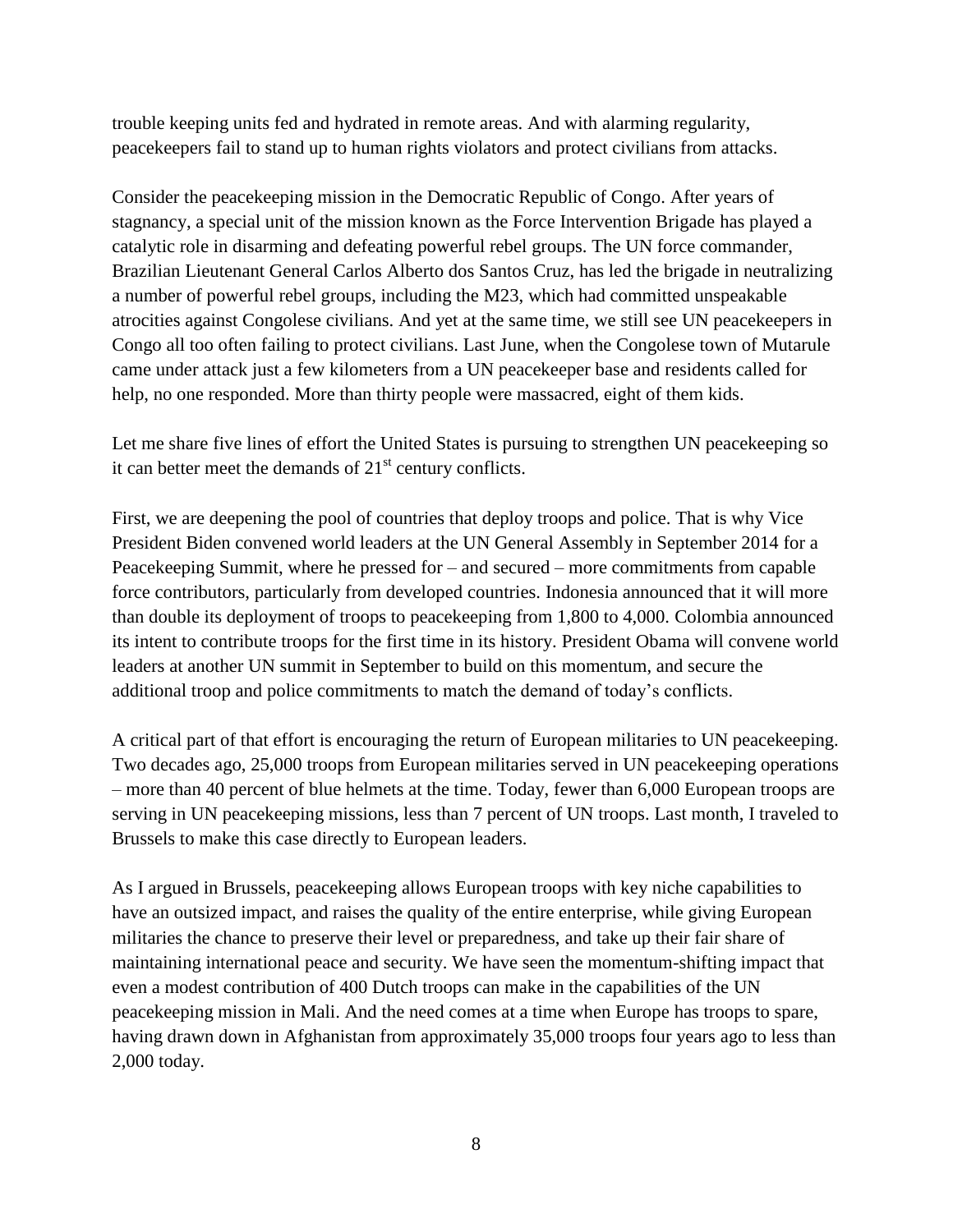Second, we are ensuring that countries with the will to perform  $21<sup>st</sup>$  century peacekeeping have the capacity to do so. To this end, President Obama announced the African Peacekeeping Rapid Response Partnership, "A-Prep", which is investing \$110 million each year for the next three to five years to build the capacity of an initial core group of six countries – Ethiopia, Ghana, Rwanda, Senegal, Tanzania, and Uganda. The initiative aims to deepen our investment in countries that have a track record of deploying troops and police to peacekeeping operations and that make a commitment to protecting civilians from violence. This is an extremely important initiative that deserves Congress's support.

Third, we are working to build a global consensus in support of the mandates peacekeepers are being asked to undertake. Today, approximately 98 percent of UN peacekeepers have mandates that charge them with protecting civilians. However, a number of large troop-contributors openly express skepticism at the scope of responsibilities assigned to their forces, which has resulted in their standing by or standing down rather than standing up when civilians are attacked. A report by the UN's internal oversight office last March found that in 507 attacks against civilians from 2010 to 2013, peacekeepers virtually never used force to protect civilians under attack. Thousands of civilians may have lost their lives as a result. This is unacceptable and we are committed to changing it.

Fourth, we are pressing UN peacekeeping to make bold and innovative institutional reforms. Recent reforms include longer troop rotations to preserve institutional memory, financial penalties for troops who show up without the necessary equipment to perform their duties, and financial premiums for troops who are willing to accept higher risks. The Secretary-General has launched the first strategic review of peace operations in nearly 15 years. While we don't expect a mere review to remedy deficiencies in capabilities and shortages in political will, we are pushing the high-level panel to address the shortcomings within the UN itself, such as inadequate planning, uneven mission leadership, and inadequate measures to prevent sexual exploitation and abuse.

Fifth, we are making UN peacekeeping missions more adaptive to changing conditions on the ground. While the UN is not known for being a nimble organization, crises are fluid, and peacekeeping must get better at adapting to them. Consider the UN peacekeeping mission in Liberia, UNMIL. Last year, we were in the process of drawing down UNMIL's forces when the Ebola outbreak metastasized. Our strategy had to shift swiftly from downsizing to maximizing UNMIL's abilities and infrastructure to aid in the Ebola response. Now that the outbreak has been brought under control in Liberia, our discussion of UNMIL's role must adapt once again.

We are constantly looking for ways to right-size missions. In some circumstances, right-sizing means scaling down. This year, thanks in large part to our pressure, the MINUSTAH mission in Haiti will complete its reduction to the troop and police levels it had before the 2010 earthquake,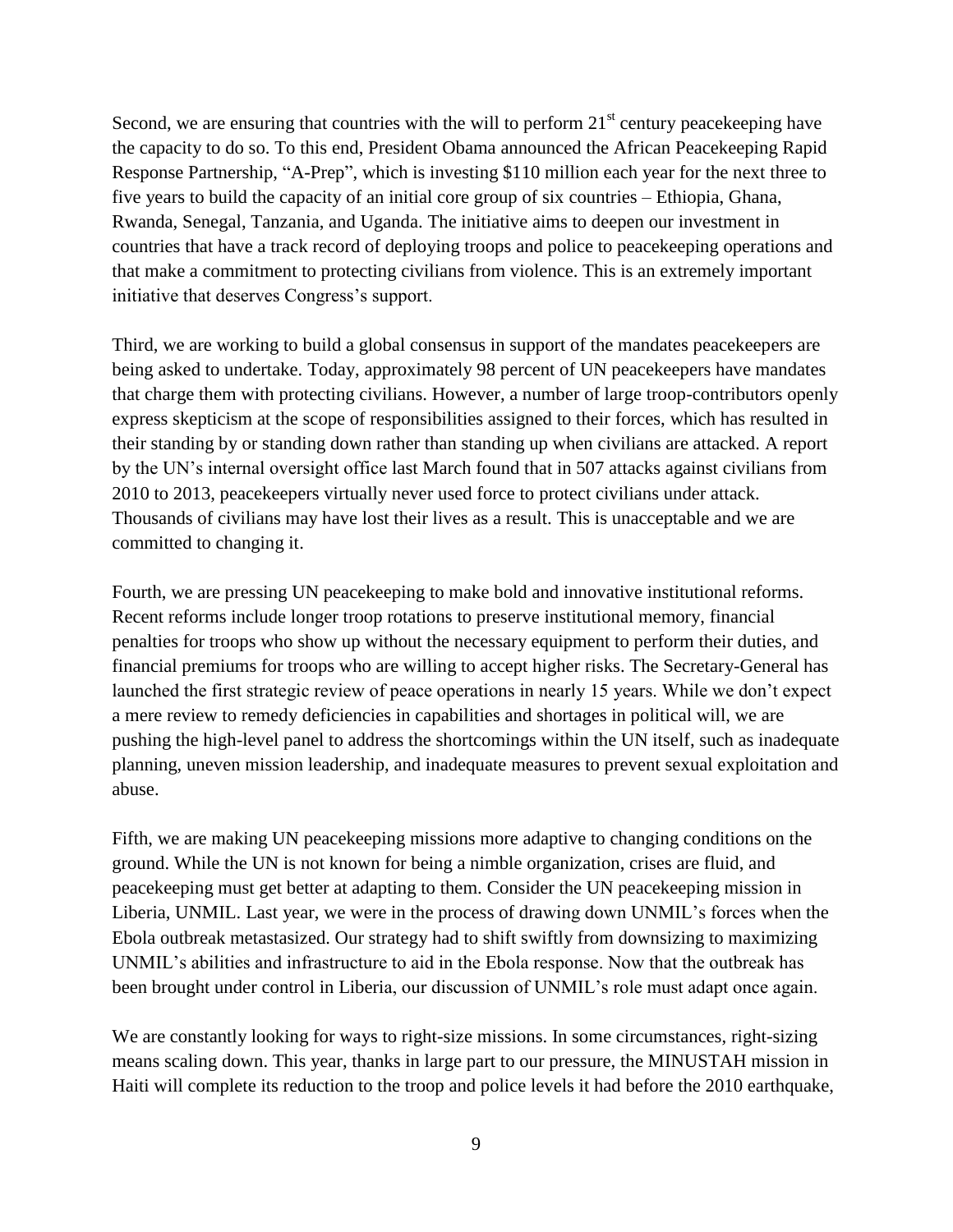while continuing to train the Haitian National Police to take up their responsibilities. As Côte d'Ivoire prepares to hold its first presidential elections since the 2011 crisis, the UN peacekeeping mission there is continuing its phased reduction in military personnel. And as Liberia and its neighbors bring the Ebola outbreak to zero, we will once again be looking to draw down forces in UNMIL.

Right-sizing does not always mean downsizing. In South Sudan – where more than 112,000 civilians are taking shelter from violence on UN bases, at least 1.5 million people have been displaced, and a peace agreement remains elusive – current troop levels must be maintained. In the Central African Republic – where last year blue helmets took the place of African Union peacekeepers, and where French troops are drawing down – the UN is still at only 80 percent of its full strength. The mission must scale up to 100 percent to create the political space for a transition to a new, democratically elected government, and to ensure peacekeepers can prevent atrocities like the ones we have witnessed by armed militias.

As we work to make the UN better at adapting to changing conditions, it is important that we make ourselves more nimble as well. No matter how carefully we plan, unforeseen emergencies can and often do arise – including crises for which it is in our national interest to support new or expanded peacekeeping operations. The Central African Republic and South Sudan are just the most recent examples.

That is why I hope the Committee will support the request to authorize the Peace Operations Response Mechanism requested in this year's budget. This mechanism would ensure funding is available to respond swiftly to unforeseen requirements that emerge outside of our regular budget cycle, without endangering critical, ongoing, budgeted peacekeeping efforts or other national security priorities. This added flexibility will strengthen our ability to help prevent conflicts from destabilizing countries or entire regions, and to save lives. Any allocation of such funds would be subject to the Secretary of State's determination that additional funds are needed, and would be allocated only after consulting with Congress.

Given the instability that Boko Haram is causing in northern Nigeria, and the deplorable attacks it continues to carry out against civilians – from the kidnapping of the Chibok schoolgirls to cynically manipulating a girl believed to be as young as seven to detonate a bomb strapped to her body in a busy marketplace – we may well need a more sustainable source of funds to support regional operations to combat this terrorist threat. And that is precisely the kind of bridge support that the Peace Operations Response Mechanism would provide.

#### **Fighting Bias and Discrimination within the United Nations**

Confronting anti-Israel bias is a long and proud bipartisan American tradition at the UN. It is the living legacy of every single U.S. Ambassador to the United Nations – from my predecessor,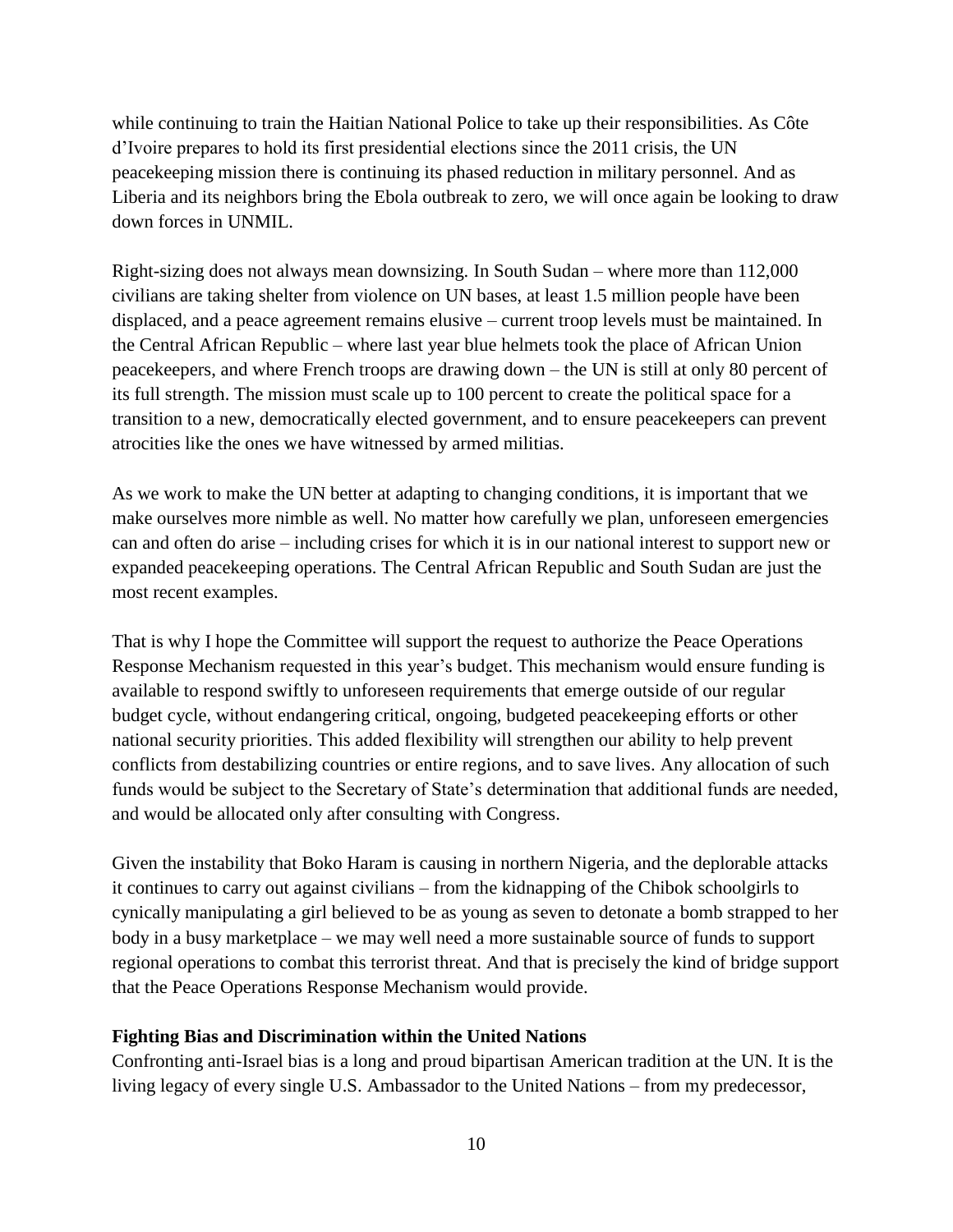Ambassador Rice, through master diplomats from both parties, from Moynihan to Kirkpatrick, Albright to Holbrooke.

Day in and day out, we push back against efforts to delegitimize Israel at the UN, and fight for its right to be treated like any other nation. We do this not because Israel is one of our closest allies – though Israel is. We do it because unfairly singling out any nation undermines the entire UN system, by violating its core principles. Or, as UN Ambassador Daniel Patrick Moynihan so eloquently put it in 1975, when the UN was on the verge of passing its infamous resolution declaring Zionism a form of racism, "What we have at stake here is not merely the honor and the legitimacy of the State of Israel – although a challenge to the legitimacy of any member nation ought always to arouse the vigilance of all members of the United Nations. For a yet more important matter is at issue, which is the integrity of the whole body of moral and legal precepts which we know as human rights."

Here are just a few of the ways we are doing that.

When 18 biased resolutions against Israel were proposed during the UN General Assembly last September – as they are every fall – we opposed every one of them.

When the UN Human Rights Council held a special session last July to create a Commission of Inquiry to investigate alleged human rights violations committed in the context of military operations in the Palestinian Territories, we cast the sole "no" vote on a profoundly flawed resolution that focused overwhelming criticism on Israel without once mentioning Hamas.

Before the United States joined the UN Human Rights Council in 2009, more than half of all country-specific resolutions were focused on Israel; today, we've helped lower that proportion to one-quarter. Nonetheless, the Human Rights Council has still adopted many more resolutions criticizing Israel than it has on North Korea, Iran, Syria or Sudan.

For years Israel was the only UN Member-State that was excluded from a regional body at the UN in Geneva and the only group that had no group to caucus with in New York in the General Assembly committee that addresses human rights. We were determined to change this, and we did. In January 2014, after a sustained, full court diplomatic press, we helped secure for Israel permanent membership in the Western European and Others Group – the regional group that includes the United States. And in February 2014, we secured Israel's membership in the likeminded human rights caucus, JUSCANZ, from which it had long been excluded in New York.

The United States has worked hard to stand up to every effort that seeks to delegitimize Israel or undermine its security. We have consistently and firmly opposed one-sided actions in international bodies, and will continue to do so. In most cases of unfair and unbalanced texts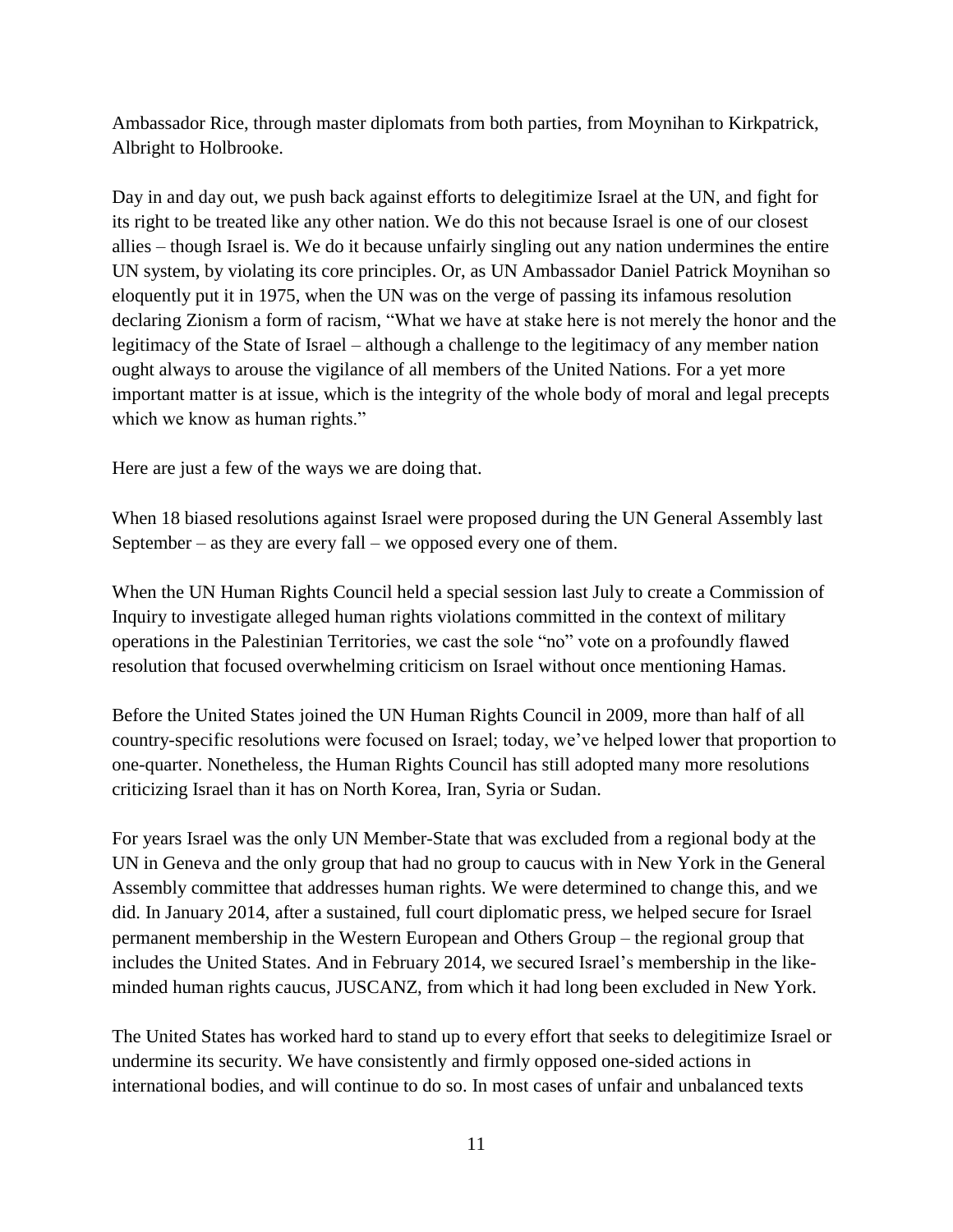introduced in the Security Council, we have been able to advocate successfully for the U.S. position during negotiations and, if necessary, form a coalition of like-minded countries to stop such resolutions from moving forward. In December, when a deeply unbalanced draft resolution on the Israeli-Palestinian conflict was hastily put before the Security Council, the United States successfully rallied a coalition to join us in voting against it. Secretary Kerry reached out to leaders of multiple countries represented on the Security Council, as we did simultaneously from our mission in New York. As a result of our efforts, the resolution failed to achieve the nine votes of Security Council members required for adoption.

The United States believes that a two-state solution is vital to ensuring the preservation of a Jewish and democratic Israel, and we will continue to work to achieve that goal.

#### **Promoting Human Rights and Human Dignity**

The United Nations was created not only to maintain international peace and security, but also to, "reaffirm faith in fundamental human rights, in the dignity and worth of the human person." We strive every day to press the UN to live up to this goal – standing up to repressive regimes, shining a light on their abuses, pressing for perpetrators to be brought to justice, and empowering victims and human rights defenders.

In scale and sheer depravity, few human rights crises in the world compare to the horrors of present day North Korea. Between eighty and one hundred and twenty thousand people are confined in gulags, where the torture and rape of prisoners is routine, and children are forced to watch the executions of their own parents. Yet the regime's denial of access to independent observers, such as human rights groups and journalists, and its draconian measures to prevent people from escaping the country, has limited the documentation of its widespread abuses. That is why we worked with countries on the UN Human Rights Council to create a Commission of Inquiry on Human Rights in North Korea in 2013, to conduct an in-depth investigation of the country's human rights conditions.

The Commission conducted more than 200 confidential interviews with victims, eyewitnesses, and former officials, and held public hearings in which more than 80 witnesses gave testimony. Witness accounts were corroborated by other forms of evidence, such as satellite imagery confirming the locations of prison camps. The Commission's findings, laid out in the its February 2014 report, included that "systematic, widespread, and gross" human rights violations have been and are being committed by the North Korean government, in many instances constituting crimes against humanity, committed "pursuant to policies established at the highest level of the State."

Building upon these findings, we have worked with our international partners to press for the UN to continue to denounce North Korea's abuses, and take steps to hold the perpetrators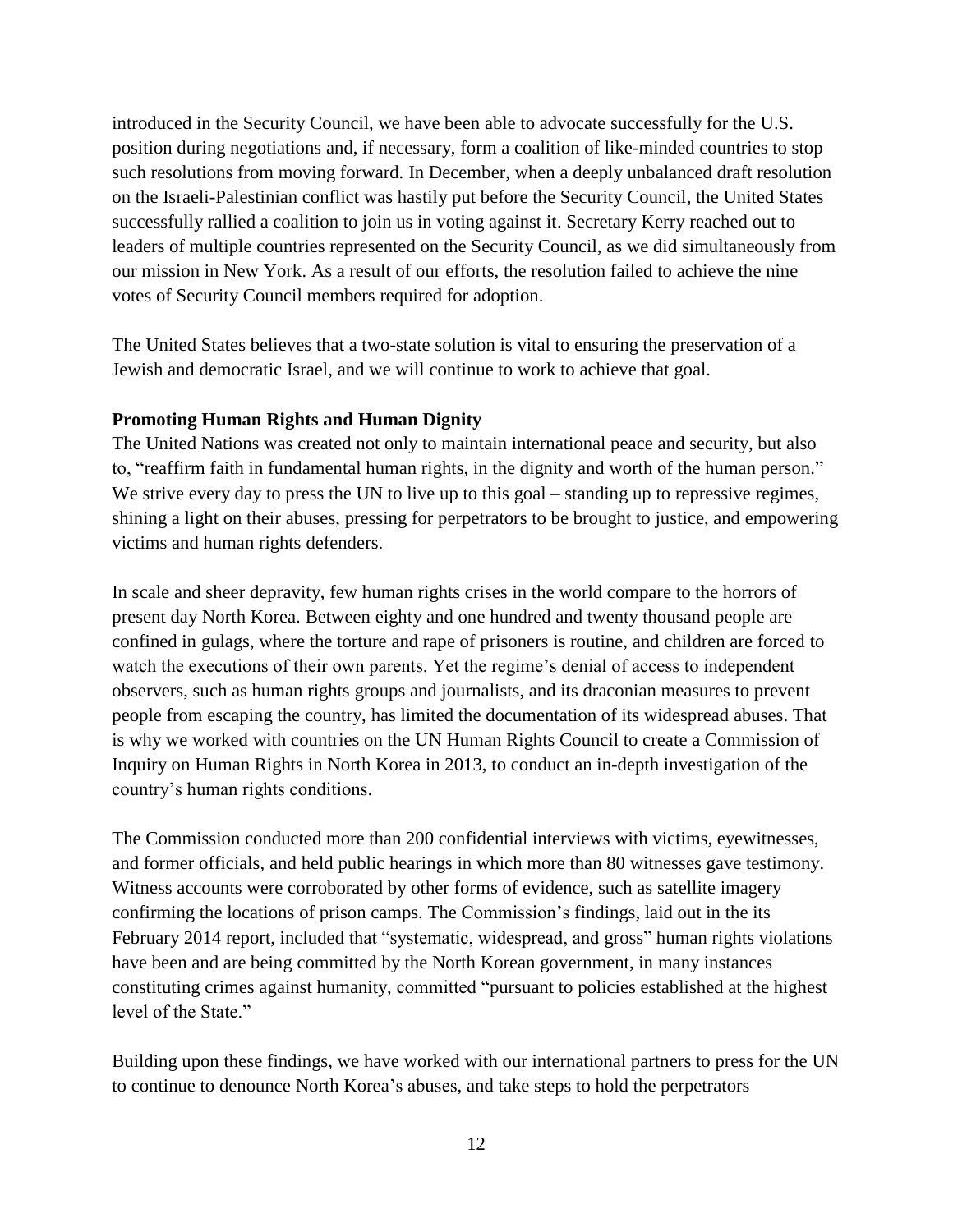accountable. These efforts led to the Security Council holding its first ever meeting focused on the human rights situation in North Korea. Representing the United States in that December 22 meeting, I had the opportunity to help give voice to victims of the North Korean regime, like Kim Young-soon, who had escaped from Prison Camp 15. She and other prisoners were so famished they picked kernels of corn from the dung of cattle to eat. She said, "If there was a day that we were able to have mouse, that was a special diet for us. We had to eat everything alive, every type of meat we could find." I also spoke to the Council about North Koreans who had been tortured for trying to flee the country, such as the man who – after being returned by China – was chained to the back of a truck by North Korean authorities, and then dragged for three loops around the city where he lived – nearly 30 miles in distance – so everyone there could see. "When he fell down, they kept on driving," the man's sister told the Commission of Inquiry.

As I told the Council in that meeting, we not only denounce repressive regimes because it is in keeping with American values. We also denounce them because – as we have seen throughout history, the way governments treat their own citizens – particularly those governments that systematically violate the rights of their own people – tends to align closely with the way they treat other countries and the norms of our shared international system. It is no coincidence that the Asad regime, which tortures thousands of people to death in its prisons, assigning each victim a case file and serial number, has also repeatedly violated the international ban on chemical weapons, as we saw in the heart-wrenching video of the three tiny children who were the victims of one of its recent attacks in Sarmin, in Idlib provice. It is no coincidence that the Russian government, which has methodically cracked down on independent human rights organizations within its borders, is also violating the sovereignty and territorial integrity of Ukraine. And these are parallels we highlight in our diplomatic efforts and our public efforts.

Some of our most important battles to fight discrimination and promote human rights are being waged within the United Nations system. When Russia sought to overturn a decision by the Secretary-General granting benefits to the spouses of UN employees in same-sex marriages, we rallied other countries against Russia's effort, and roundly defeated it. When multiple countries on the UN's NGO committee sought to exclude organizations simply because they focus on promoting LGBT rights, we pushed to ensure they are treated equally. These efforts send a clear signal of our commitment to advocate for all human rights for all people.

Another enduring form of discrimination – within the UN and in the world – is anti-Semitism. The last year has seen an alarming rise in attacks on Jews, including in the heart of Europe – from the assault on the Jewish supermarket in Paris in January, to the attack on the Jewish museum in Brussels in May. So, when President Obama asked me to lead a Presidential Delegation to the 10<sup>th</sup> Anniversary of the OSCE's Berlin Conference on anti-Semitism, I raised our concerns about the rising tide of anti-Semitism in Europe directly with their leaders. I made clear that such attacks are not only a threat to the Jewish community – they are a threat to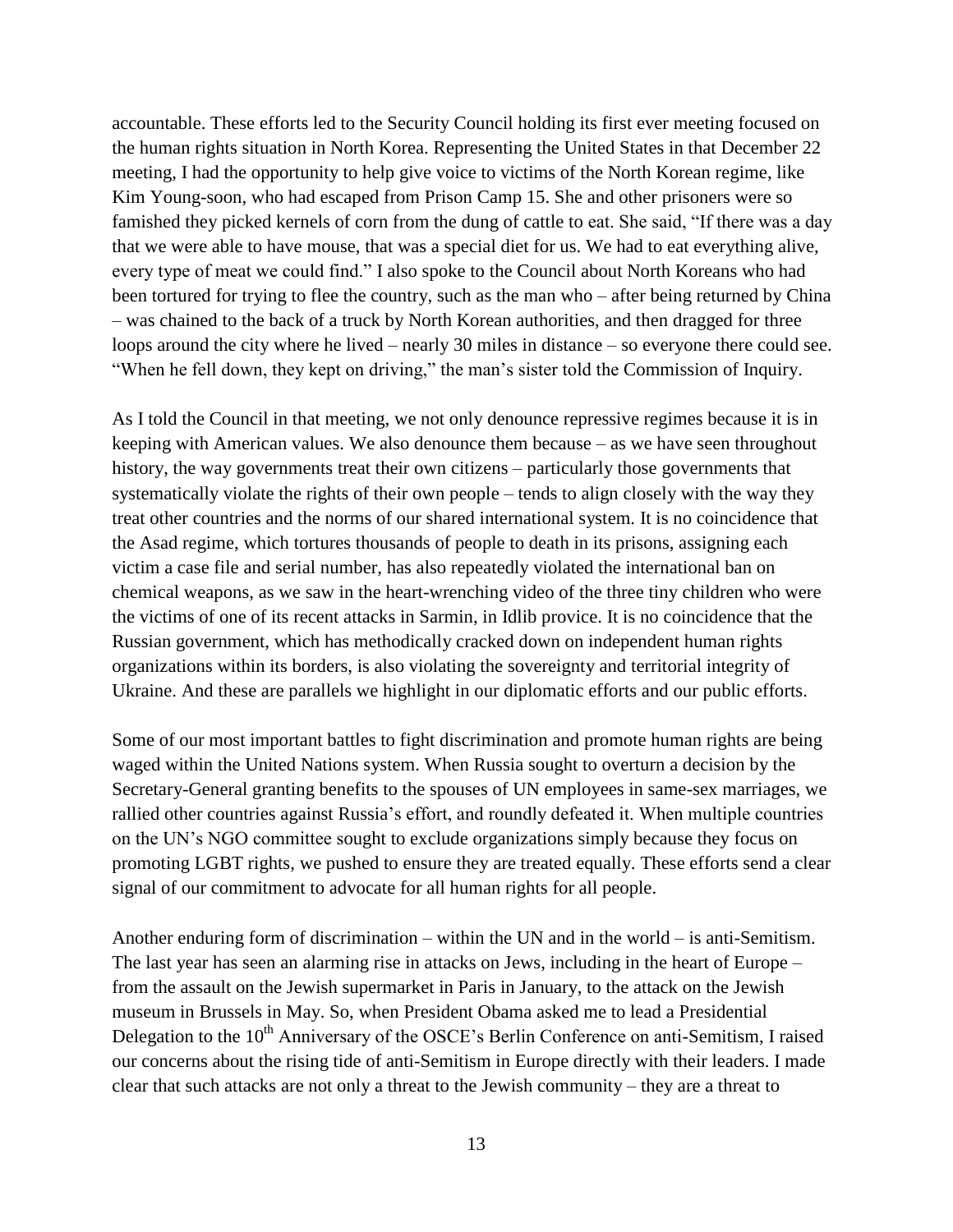European liberalism and pluralism. And we made clear that all countries must make this struggle a national priority, whether it is unequivocally condemning it, providing the necessary resources and political backing to efforts to combat the rising tide of hatred and attacks , holding perpetrators accountable, and providing outreach to the community at risk.

It was in this context that it was an especially important milestone that, working with Israel, the European Union, Canada, and other nations, we convened the first-ever meeting on anti-Semitism in the UN General Assembly in January. More than fifty countries – representing nations of all faiths – took the podium not only to denounce anti-Semitism and attacks like the barbarous killings in Paris that had occurred weeks earlier, but also to commit their countries to take concrete steps to stop its alarming rise. Going forward, we intend to hold those countries to their pledges, and to persuade the other countries that did not speak that this struggle is theirs too.

#### **Making the UN More Efficient, Accountable and Nimble**

Now that I have made the case for our principal strategic efforts at the UN, let me tell you how we are making the UN more efficient, accountable and nimble, and thus more effective in pursuing these objectives.

Before we dig into the details of the individual accounts, it is worth putting into perspective the relative scale of the funds we are requesting. As Secretary Kerry pointed out when testifying before this Committee in February, the United States' foreign policy budget totals approximately \$50.3 billion. That is roughly one percent of the entire federal budget. One percent. And today, we are talking about just a small fraction of that small foreign policy budget. How small? The total request for the three accounts that fund the UN and affiliated organizations – CIPA, CIO and  $IO&P$  – totals approximately \$4.8 billion. That comes out to less than one-tenth of one percent of the United States federal budget. One-tenth of one percent. That is an important scale to keep in mind as we discuss the relative increase and decrease of the requested accounts.

That sense of scale does not mean we should not work relentlessly to maximize the impact of every dollar we contribute – we should and we must. Nor does it mean that \$4.8 billion is an insignificant contribution – it is substantial, and far more than any other country contributes to the UN. But it is worth remembering – even with a clear-eyed view of the limitations of the United Nations – that we are getting a lot of multilateral leverage out of a relatively modest proportion of our overall budget.

This year, as the Committee will note, some of our account requests have increased compared to last year. For example, we have asked for increased Contributions for International Peacekeeping Activities. Yet it would be a mistake to conflate such requests with a lack of fiscal discipline or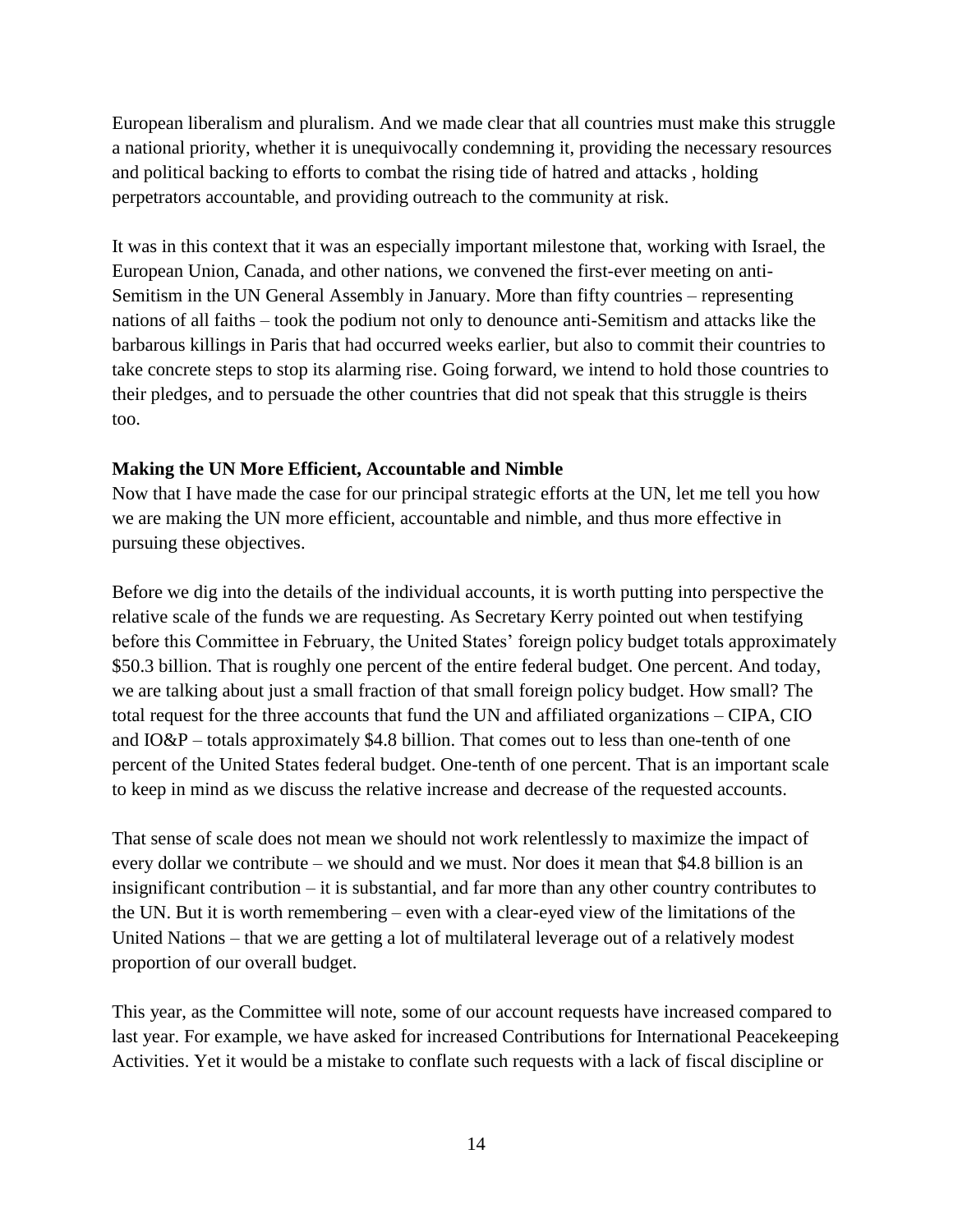the declining efficiency of our contributions. In reality, we are not only getting the UN to do more to fulfill its mandate, but also ensuring that it does its job more efficiently.

First, we are making the UN more fiscally responsible. Take the example of peacekeeping. Since the 2008-2009 fiscal year, the cost per peacekeeper has actually been reduced by 18 percent, when adjusted for inflation. And through tough negotiations with G77 countries, we have prevented reimbursement rates from rising dramatically. In addition, we have strongly supported the UN's Global Field Support Strategy, which aims to optimize the delivery of support to peacekeeping operations, through streamlining and sharing resources across missions. The strategy's implementation saved some \$250 million in peacekeeping costs during the 2012 to 2013 financial period, while improving the access of forces in the field to critical start-up resources.

We have also worked with the UN to change the way it awards air service contracts for peacekeeping operations. In 2014, these contracts accounted for some \$770 million. Yet under the previous system, Russian companies enjoyed a near monopoly, thanks in part to subsidies by their government. The new Request for Proposal (RFP) process, which we played a leading role working with the UN to adopt, has helped level the playing field, enabling companies from other countries to compete. In the first RFP process held last year, a Western company won a helicopter contract for the first time in twenty years. That company happened to be American.

We are applying this same sense of fiscal discipline across the UN system. We have limited increases to the 2014/2015 budget to 2.2 percent, compared to 4 percent or higher in previous two-year periods. We have led efforts to slow rising staff costs – the main driver of UN budget growth over the last decade – through pay freezes dating back to 2012, and which will extend at least through the end of 2016, affecting some 30,000 UN staff across twenty-four UN organizations. And we are actively pursuing additional efforts to reduce staff costs by rationalizing headcounts and compensation costs in these organizations.

Second, we are making the UN more accountable. We succeeded in requiring the permanent public disclosure of audit and evaluation reports for the organization, which began on January 1, 2015. We are working to ensure that the UN and its agencies follow best practices in protecting whistleblowers – and where they do not, to strengthen those protections – using the leverage that Congress provided to withhold 15 percent of U.S. contributions to organizations that do not effectively protect whistleblowers from retaliation. We helped secure the establishment of an independent Inspector General-like office responsible for evaluating the performance and readiness of peacekeepers in the field. And we helped obtain an unprecedented prohibition on some payments to individual soldiers or police from UN peacekeeping missions found to have engaged in misconduct, including sexual exploitation and abuse. We know the real measure of